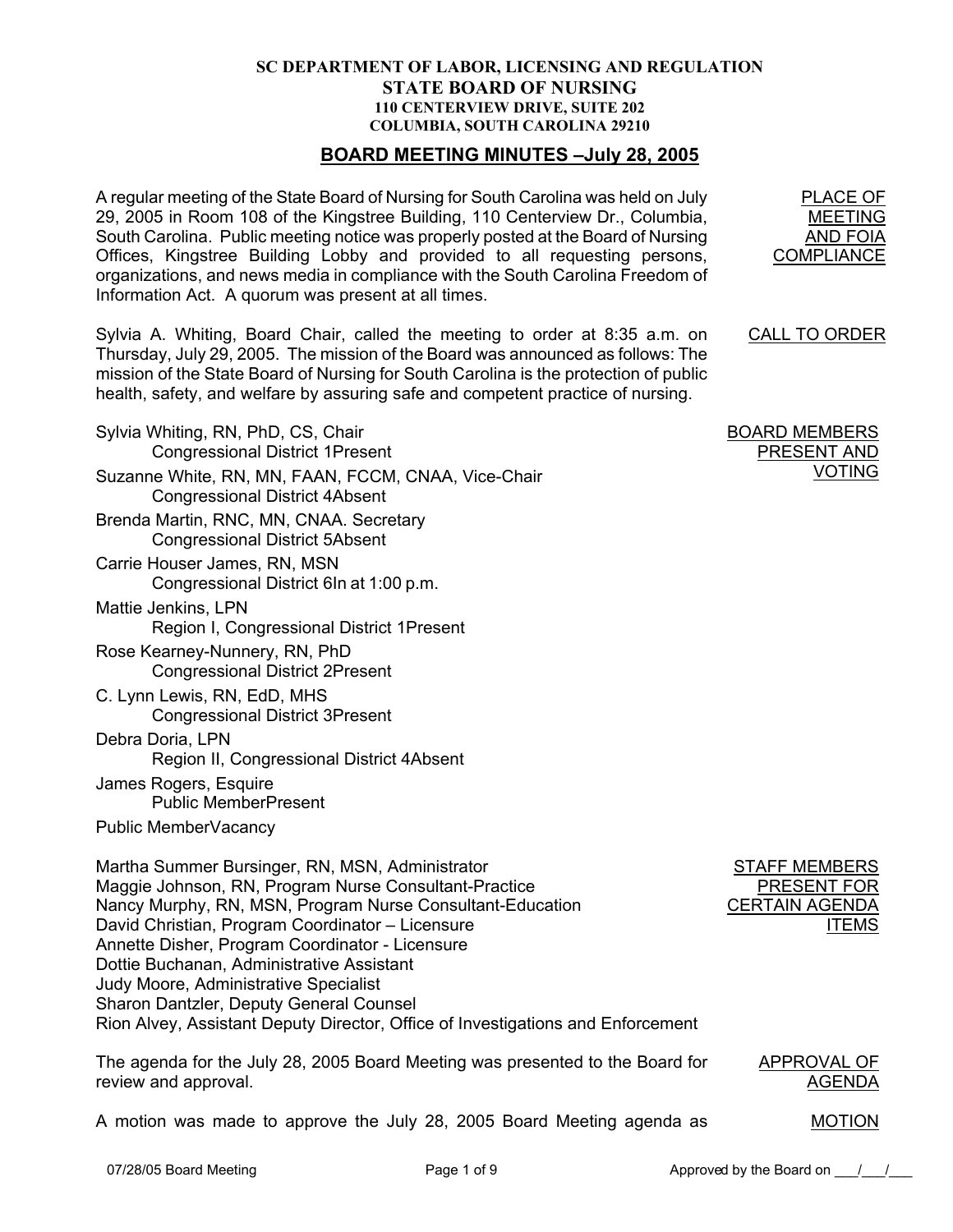The following items were adopted by the Board on the consent agenda: C1.1 Practitioner Remediation and Enhancement Partnership (PREP) C1.2 CGFNS / NCSBN Letters Regarding CGFNS Exam and NCLEX C4.1 NLN Position Statement – Transforming Nursing Education C4.2 Tidewater Tech/ Beta Tech Corporate – Letter of Intent to Offer PN Program January 2007 in Columbia and Charleston C4.3 Clinical Nurse Leader Information from ACON C5.1 Summary Statistics on Advanced Practice C5.4 In House Legal Aspects Workshop Evaluation C6.1 June 9, 2005 Disciplinary Review Committee (DRC) Minutes C6.2 May19, 2005 Investigative Review Committee (IRC) Minutes C6.3 Compliance Statistics C6.4 Panel Member Approval – Sue Ann Derrick C7.1 Information: Licensure Statistics C7.2 Ratification: Licensure Recommendations A motion was made to adopt the Consent Agenda with the removal of the April 21, 2005 and June 16, 2005 Nursing Practice and Standards Committee Minutes. The motion received a second. The motion carried unanimously. APPROVAL OF CONSENT AGENDA MOTION The May 2005 Board meeting minutes were deferred to the September 2005 Board meeting. APPROVAL OF MINUTES Stephanie Burgess reported that the S.C. Society of Medical Assistants presented a licensure proposal to the Board of Medical Examiners. The Board of Medical Examiners seemed enthusiastic about the proposal but also advised the group that they should present it to the Board of Nursing. This draft has not been introduced to the General Assembly. This proposal has not yet been presented to the Board of Nursing. Dr. Burgess reported that professional nurses groups have not reviewed this draft. She explained that this information would be presented to the Board's Advisory Committee on Nursing (ACON) in August 2005. Dr. Burgess relayed that concerns about this possible legislation include medical assistants performing nursing duties, the proposal of medical assistants preparing and administering oral medications, and providing education to patients and families. The proposal states that the practice of medical assisting must occur under the supervision of a qualified physician, nurse practitioner or physician's assistant in multiple settings. Further discussion included concerns about the broadness of qualifications for medical assistants. Certified Medical Assistants (CMA) are being hired in more areas most likely due to the nursing shortage. Research has shown that patient outcomes are MEDICAL ASSISTANT LEGISLATION

# FINAL ORDER HEARINGS

The Board reviewed cases and recommendations from the Hearing Panel. Respondents appeared before the Board to respond to questions.

Although properly notified and with service upon the Board President, Respondent did not appear before the Board. In their Findings of Fact and Conclusions of Law, the Hearing Panel found that the Respondent was in violation of Section 40-33- 935(a), (b), and (g) as well as Regulation 91-19(c)(3)(c) and (c)(3)(f). The Hearing

directly related to nursing care.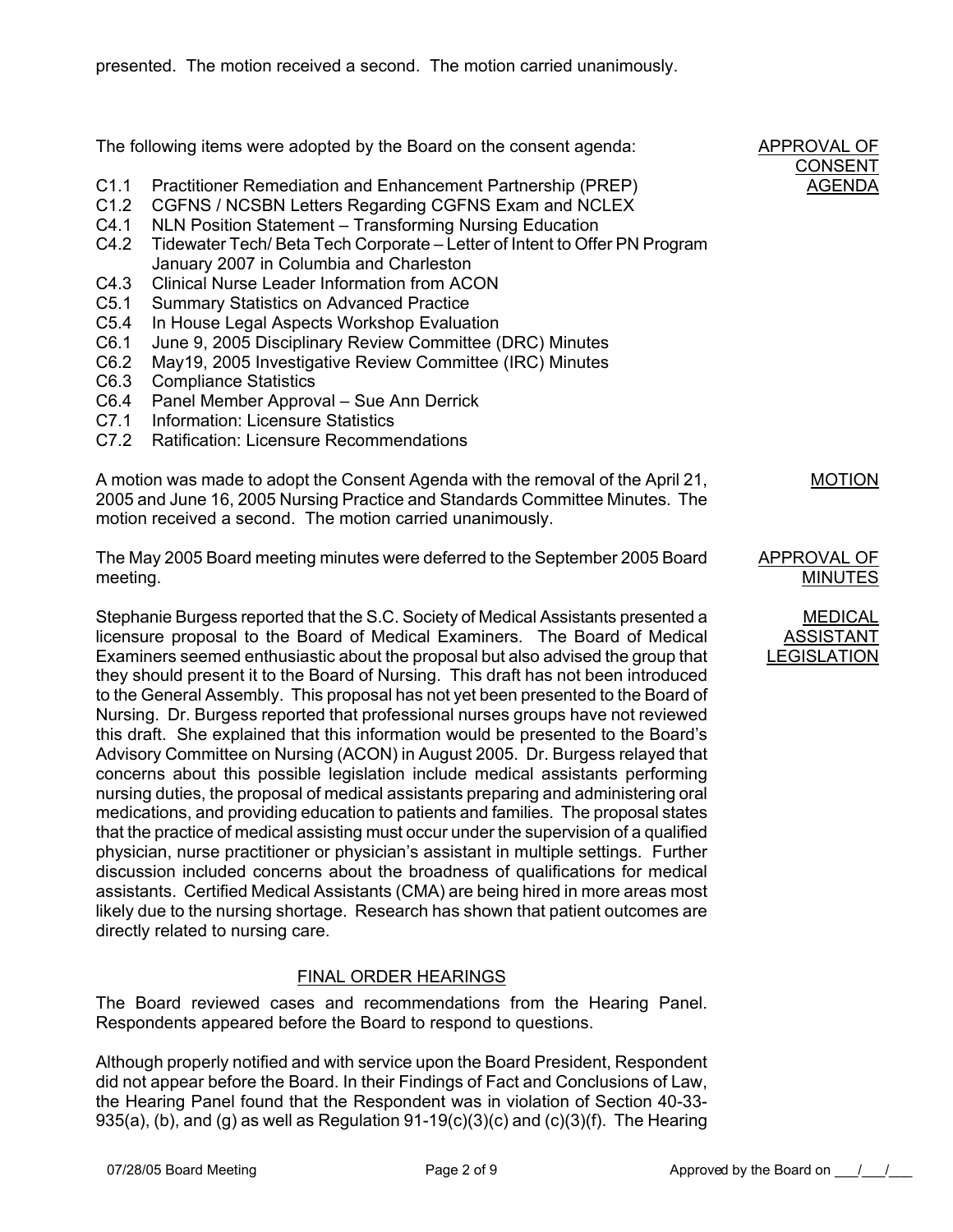Panel recommended that Respondent's license be revoked.

A motion was made to accept the Hearing Panel's Findings of Fact and Conclusions of Law, and recommendation that the Respondent's license be revoked. The motion received a second. The motion carried unanimously.

Although properly notified and with service upon the Board President, Respondent did not appear before the Board. In their Findings of Fact and Conclusions of Law, the Hearing Panel found that the Respondent was in violation of Sections 40-1-110 and 40-33-110 as well as Regulation 91-19(c)(3)(f). The Hearing Panel recommended that the Respondent's license be suspended, that the suspension may be stayed with a provision that the license be placed in a probationary status for a period of not less than three years and provided that the Respondent participate in the Recovering Professionals Program (RPP); Respondent's practice will be restricted to an approved employment setting with a registered nurse on-site, on-shift supervision, with no home health or agency work, and quarterly employer reports.

A motion was made to go into executive session for the purpose of receiving legal counsel. The motion received a second. The motion carried unanimously.

A motion was made to return to public session. The motion received a second. The motion carried unanimously.

A motion was made to accept the Hearing Panel's Findings of Fact, Conclusions of Law and Recommendation that Respondent's license be suspended, that the suspension may be stayed with a provision that the license be placed in a probationary status for a period of not less than three years provided that the Respondent participate in the Recovering Professionals Program (RPP); Respondent's practice will be restricted to an approved employment setting with a registered nurse on-site, on-shift supervision, with no home health or agency work, and quarterly employer reports-. The motion received a second. The motion carried unanimously.

## LICENSURE APPEARANCES

Applicants for licensure by endorsement as registered nurses appeared before the Board to respond to questions regarding reported criminal and/or disciplinary records. APPEARANCES-

A registered nurse endorsement applicant appeared before the Board with companion but without counsel to respond to questions by the Board. The application was sworn in.

A motion was made to defer action on this application until documents are received from Colorado and applicant reappears before the Board. The motion received a second. The motion carried unanimously.

A registered nurse endorsement applicant appeared before the Board without counsel to respond to questions by the Board. The application was sworn in.

A motion was made to go into executive session for the purpose of receiving legal counsel. The motion received a second. The motion carried unanimously.

A motion was made to return to public session. The motion received a second.

MOTION

MOTION

MOTION

MOTION

**LICENSURE** 

MOTION

MOTION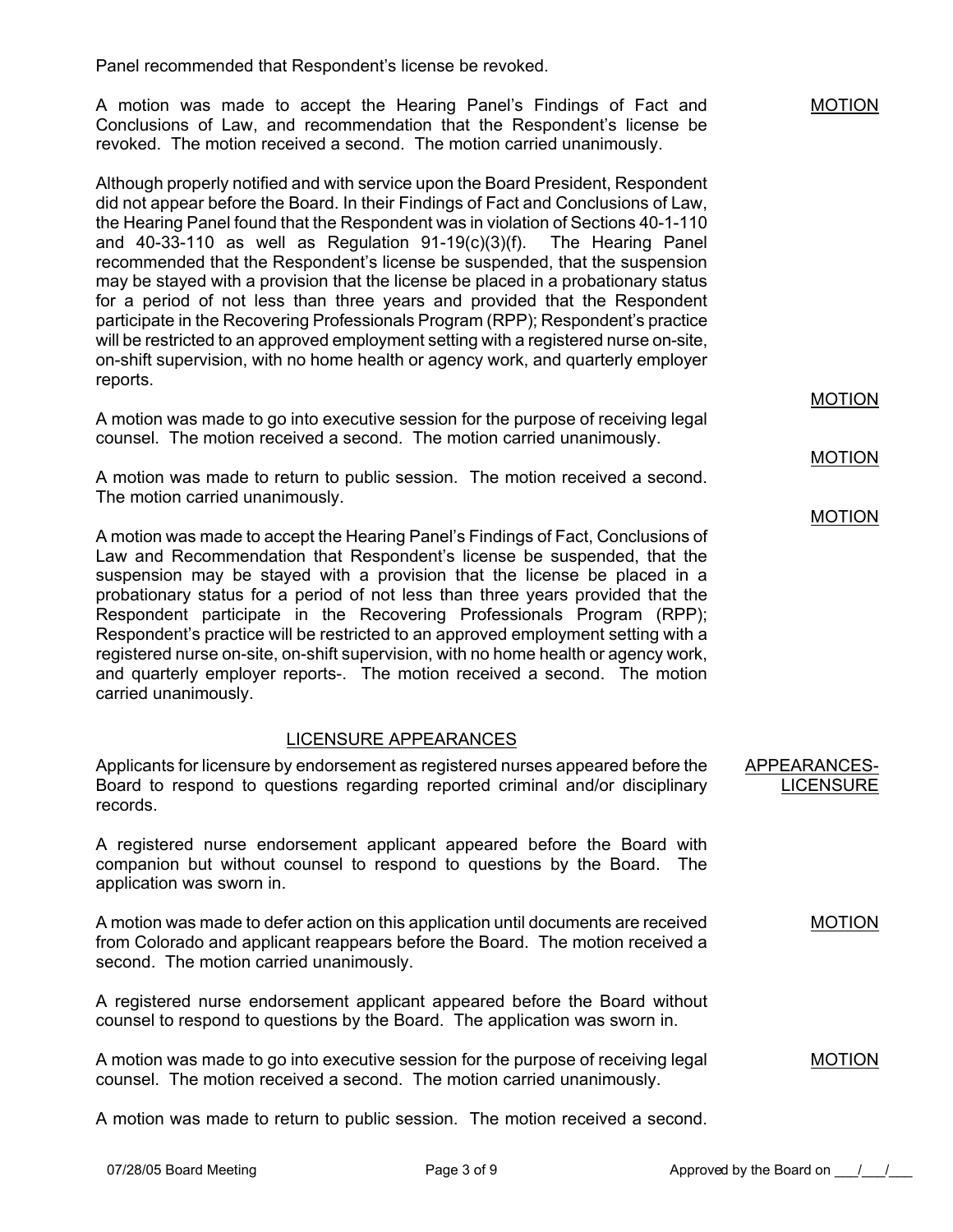The motion carried unanimously.

A motion was made to approve applicant for licensure as a registered nurse by endorsement in the State of South Carolina. The motion received a second. The motion carried unanimously.

A registered nurse endorsement applicant did not appear before the Board as scheduled.

A motion was made to defer action until applicant reappears before the Board. The motion received a second. The motion carried unanimously.

# PRACTICE APPEARANCES

Amanda Fortner is an Acute Care Nurse Practitioner (ACNP) with a radiology practice for more than three years and performs image-guided procedures. As an ACNP, she is unable to perform procedures requiring fluoroscopic guidance such as lumbar punctures, central line placements or percutaneous biopsies, which limits her services. Ms. Fortner is requesting that the Board approve an extended protocol to include fluoroscopy. This is not a blanket request. There are not many nurse practitioners working with radiologists. The South Carolina Department of Health and Environmental Control (DHEC) regulations are open to interpretation. Currently, physician's assistants can request and obtain exemptions from the Board of Medical Examiners and then from DHEC. In discussion, there was concern that an exemption such as this would lead to expansions in other areas. It was explained that this is not a "blanket" request and is specific to Ms. Fortner.

The Board of Nursing does not approve protocols. Currently, the law states that nurse practitioners may perform delegated medical acts.

# REPORTS - APPEARANCES

Frank Sheheen, Director of the Recovering Professionals Program (RPP) appeared before the Board to provide an update. The RPP is now under Lexington Richland Alcohol & Drug Abuse Council (LRADAC). LRADAC provides administrative assistance only and has no program input. Tia Cooper is a new case manager who will be covering the area covered by Mr. Sheheen prior to becoming director. Mr. Sheheen will retain 20-25 of the more difficult cases.

Data transfer has made reporting and billing easier. RPP is still working with nurses to find financial assistance for drug screening and participant fees. The biggest cost for participants is the drug testing. RPP is now accepting drug screens from other programs such as Pre-Trial Intervention (PTI). They are looking at other ways at lower costs to screen such as saliva testing, which is less invasive and does not require male watching male or female watching female while collecting for screening.

The Recovering Program Assistance System (RPAS) is not part of RPP. This group accepts donations to assist with costs for evaluations, testing, refresher courses, Legal Aspects Workshops, etc. RPP Participants pay back the loan with no interest. RPAS requires payback to keep the fund going and available for others. Donations are tax deductible.

Alternate testing and RPAS assist with noncompliance. Most noncompliance seems to occur in the area of the work needed to complete order requirement such

RECOVERING PROFESSIONALS PROGRAM

MOTION

MOTION

## PROTOCOLS APPROVAL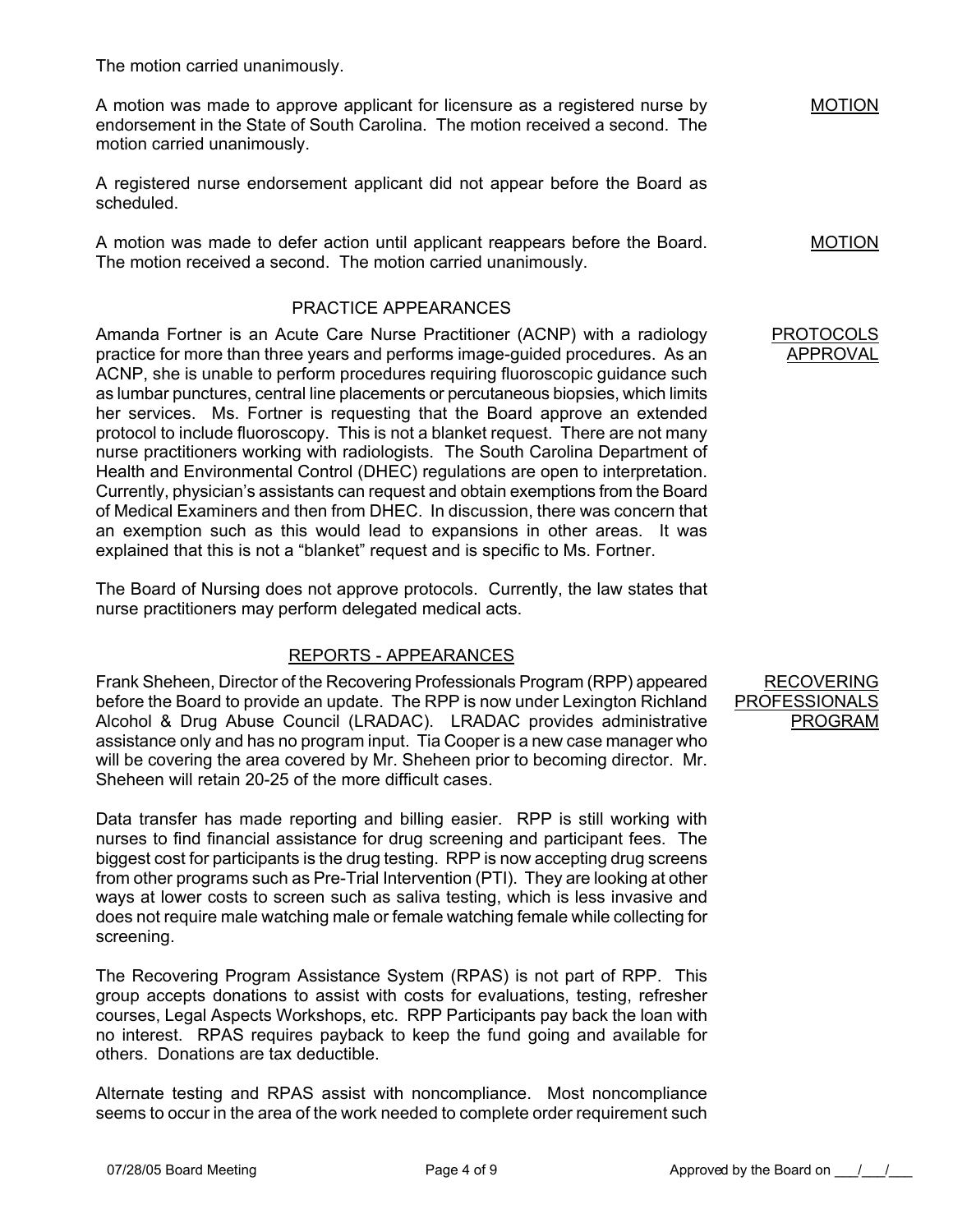as meetings, classes, etc. Finances can be a burden but they working with them on finances. The Board now offering a Legal Aspects Workshop once a month at the Board offices free of charge.

Mr. Sheheen reported that the RPP has a contract with the University of South Carolina to provide research and to develop an outcome study on the RPP. The RPP has been in existence for 5 years, which should provide enough data to see how the program is doing.

## ADMINISTRATOR'S REPORT

Martha Bursinger, Board Administrator reported that she had received a letter from Laura Poe of the Nurse Licensure Compact Administrators (NCLA) regarding accepting South Carolina into the Nurse Licensure Compact. Although legislation has passed in our state, the NLCA must approve the legislation for acceptance. The NLCA has concerns regarding the language requiring reporting of employment, education and workforce data. Ms. Bursinger stated that the National Council of State Boards of Nursing (NCSBN) was sent updates on the legislation as it went through the process.

Board of Nursing staff has met several times regarding implementation of the Compact in our state. The required letter for South Carolina nurses with out of state addresses is ready to send. An article has been written for the newsletter. Other implementation tasks have also been planned.

It was asked if regulations could be developed that would address the NLCA concerns. Regulations cannot change mandatory charges of the statute. Generally, regulations are used to further clarify broad areas of statute. The statute would have to be changed.

A letter will be sent to the NCLA regarding their concerns. If the letter is not accepted, changes to the law will need to be drafted for the upcoming session.

Ms. Bursinger reported that Senator Harvey S. Peeler, Jr. has agreed to be a sponsor the Nurse Practice Act "housekeeping" bill, which was approved by the Board at their November 2004 Board Meeting.

Ms. Murphy reported that the Advisory Committee on Nursing (ACON) Education Regulation Revision Task Force has worked hard on the rewrite of regulations related to nursing education program. A draft has been provided to the Richard Wilson, LLR Deputy General Counsel, and Ruby McClain, Assistant Deputy Director, Office of Health and Medically Related Boards. The task force hopes to provide the draft to ACON at the August 30, 2005 meeting. The Board commended the task force for their hard work on this project.

Ms. Bursinger reported on a web site that may confuse customers. A corporation owns the web site. The site advertises various products such as continuing education. There is nothing that we can do about this web site but should be careful. The information on all Department of Labor, Licensing and Regulation (LLR) is standardized. We hope to add information on the Practitioner Remediation and Enhancement Partnership (PREP) to the Board's official web site soon.

# PRESIDENT'S REPORT

Dr. Sylvia Whiting asked that those attending the National Council of State Boards DELEGATE

∶OMPA UPDATE

#### LEGISLATION

## WEB SITE ALERT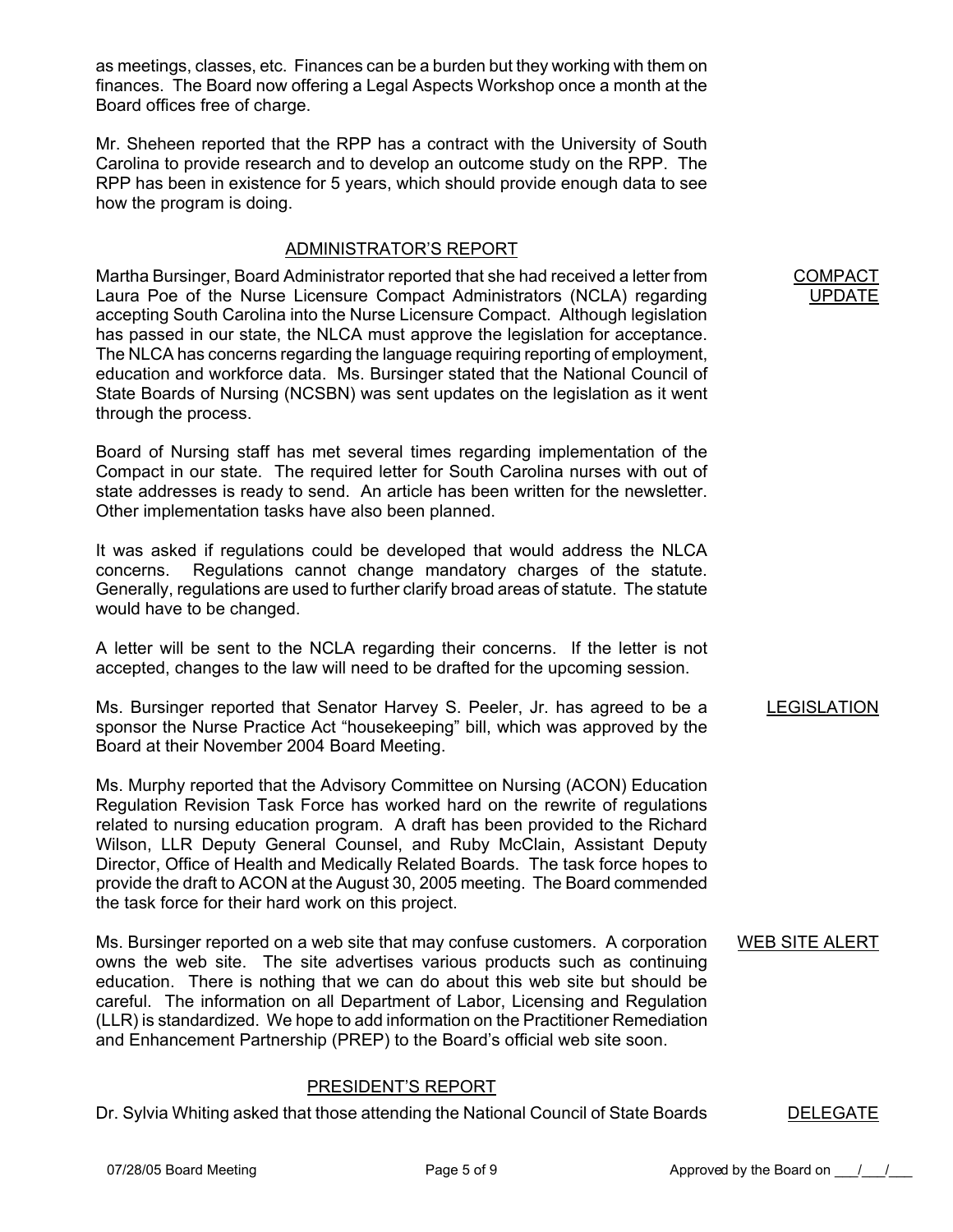of Nursing 2005 Annual Delegate Assembly to coordinate so that all concurrent meetings will be attended and reported on at the September Board Meeting.

The Board received a letter from Alice F. Wyatt, President of the S.C. Nurses Association (SCNA) regarding their  $100<sup>th</sup>$  Anniversary to be celebrated in 2007. The Centennial Committee has been formed and SCNA would like representation from the Board on that committee. There are many options to consider on this project such as speakers, continuing education offerings, history of nursing in South Carolina, etc. Dr. Whiting asked Board Members to contact her if they interested in volunteering on this project.

## EDUCATION

Bob Jones University Division of Nursing Chair, Kathleen M. Crispin, RN, EdD appeared before the Board to report on their preceptored learning experience project. Dr. Crispin and her staff provided very detailed information on the experimental project. The feedback from faculty, students, preceptors and facilities was favorable. In January 2005, the Board granted a trial exception for preceptor regulations for Bob Jones University to allow junior level nursing students to do preceptored clinical experiences during their pediatric clinical rotations, which occur during the spring semester. Junior level nursing students at Bob Jones University have three full years of clinical experience because they start their clinicals at the sophomore level and have already completed the fundamentals course as well as three semesters of medical-surgical nursing for one semester. They asked that Bob Jones University provide a report at the end of that semester.

A motion was made to allow Bob Jones University to have junior level student in a preceptorship in their  $4<sup>th</sup>$  semester clinicals with continued appropriate documentation and an annual summary each July. The motion received a second. The motion carried unanimously.

Midlands Technical College Nursing Department Chair, Janet H. Ancone, MSN, RN appeared before the Board to request approval to hire adjunct faculty member Susan Poe who holds a baccalaureate degree in nursing and a masters degree in health care management. Ms. Poe has is willing to return to school to obtain her masters degree in nursing. If approved, the college would require her to take at least three courses a year and receive a "B" on all course work. She would carry a full-time faculty load. Her responsibilities would include clinical as well as some classroom teaching. She would be paired with a mentor and would not be responsible for coordinating the course. Ms. Ancone explained that they have interviewed for four positions. Several people have turned down the position based on the salary. The Advisory Committee on Nursing (ACON) has reviewed this request and recommends Board approval based on the requirements outlined in Ms. Ancone's letter.

A motion was made to accept Advisory Committee on Nursing (ACON) recommendation to approve Susan Poe based on the conditions stated in the request. The motion received a second. The motion carried unanimously.

Greenville Technical College Dean of Health Sciences/Nursing Division Gayle Heller appeared before the Board to discuss their recent National League for Nursing Accrediting Commission (NLNAC) accreditation visit for their associate degree and practical nursing programs. NLNAC approved both programs with the condition that the associate degree program submit a focused report in two year and the practical nursing program submit a focused report in 18 months.

ASSEMBLY

 $SCNA$  100 $<sup>TH</sup>$ </sup> ANNIVERSARY

APPEARANCE BOB JONES UNIVERSITY

MOTION

APPEARANCE MIDLANDS **TECHNICAL** COLLEGE

MOTION

APPEARANCE **GREENVILLE TECHNICAL** COLLEGE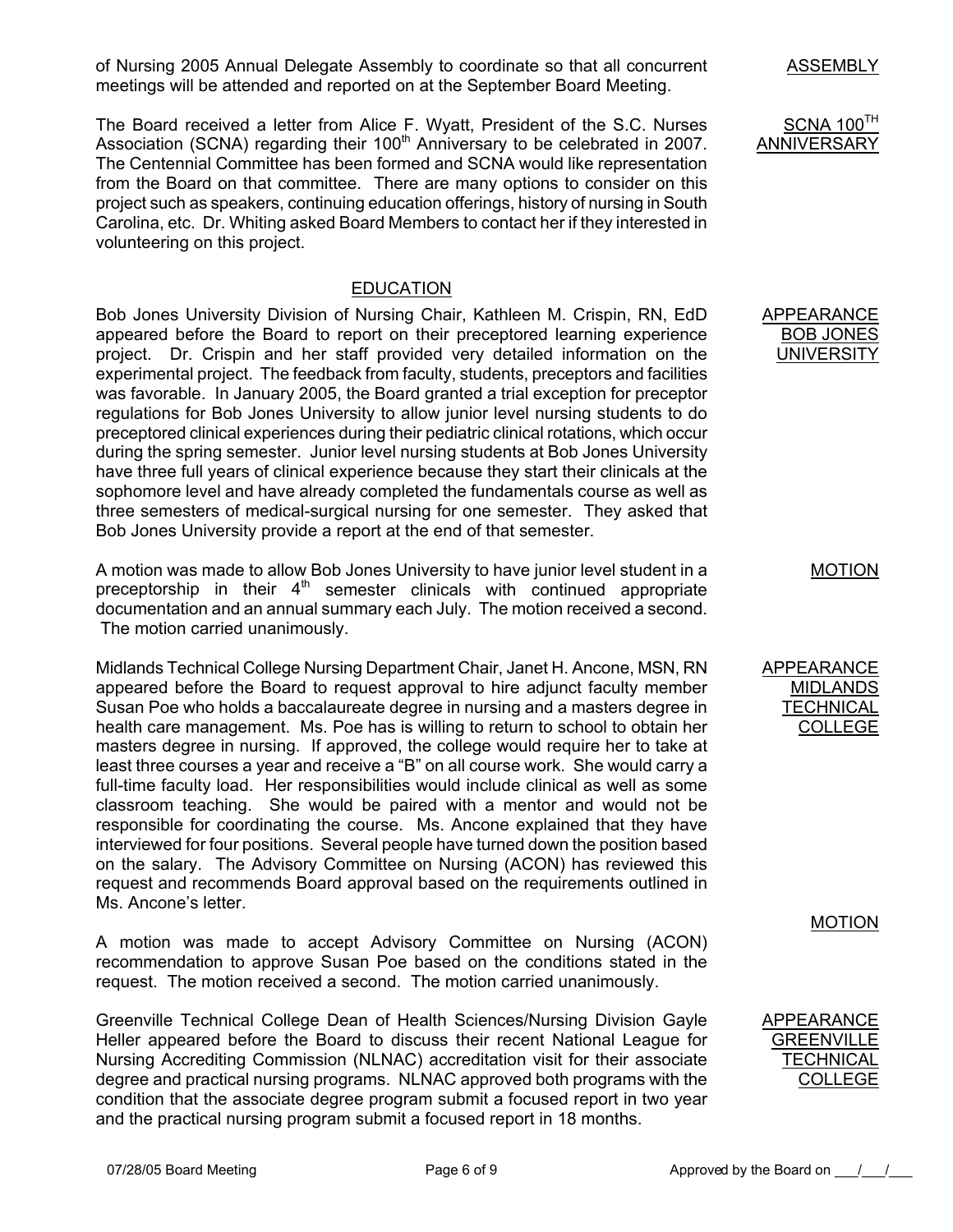With Board approval, Greenville Technical College has hired bachelor's degree in nursing (BSN) prepared nurses to serve as full time faculty. There are a total of six BSN who have a plan of study on file. The majority of this group will have completed their master's degree in nursing (MSN) by May 2006. One will complete in May 2007. The NLNAC cited Greenville Technical College for not having all MSN faculty.

Due to new admission criteria and the modular process, the retention rate increased from approximately 60% to 80%. At the time the self-study was written there were six vacant full time faculty positions. Since that time, they have hired five additional full time faculty, which brought them into compliance with the 30/70 teaching assistants to full time faculty ratio. This summer they maintained a 25% percentage of teaching assistants. Greenville Technical College is currently looking for funding to send some part time faculty back to school.

A motion was made to require Greenville Technical College to maintain the ratio as they have for the summer for the fall semester and future semesters. The motion received a second. The motion carried unanimously.

At the March 2005, the Board granted initial approval for the Aiken Technical College Associate Degree Nursing (ADN) Program. Three faculty members resigned effective July 31, 2005. These positions have been filled and there are plans to hire two more master's in nursing (MSN) instructors. Jody Madden, MSN is the interim department chair. Dr. Julia Ball has been contracted to serve as a mentor for the new department chair. A bachelor's in nursing (BSN) prepared skills lab instructor has been hired on a temporary basis for 30 hours a week. They are trying to bring new staff on board at least one semester before they are needed. New faculty will visit Midlands Technical College to observe their ADN operations and to exchange ideas. The administrative support position has been filled. Aiken Technical College will admit their first ADN class in fall 2005. This class has been limited to 32 students due to recent personnel changes but plans are to return to 45 students in January 2006. The first class will take four courses in the first semester. Accredited faculty in the biology and psychology departments will teach those courses. The two nursing courses will be aught by MSN faculty. The Board asked that an interim report be provided at the November Board Meeting.

Dr. Whiting and Carrie House James recused themselves because they work at South Carolina State University. There was not a quorum therefore no official decisions or actions were taken.

Dr. Gwendolyn D. Wilson, Chair of Health Sciences for South Carolina State University (SCSU) and Angela K. Woods, SCSU College of Nursing Faculty appeared before the Board to discuss changes to the initial program. Dr. Wilson reported that Dr. Barbara Westphal is no longer the director of the nursing program at SCSU. Discussion included but was not limited to changes made to the program, National Council Licensure Examination (NCLEX) passing rates, analysis of SCSU examinations, changes in test types, feed back from students, etc.

The Board of Nursing accepted a letter of intent from Williamsburg Technical College on its July 2002 consent agenda. The notice of intent to establish a practical nursing program was listed as Spring 2004. Regulation 91-24 requires that an institution seeking to establish a nursing education program submit a letter of intent eighteen months in advance of the expected opening date. Williamsburg Technical College has requested an extension and is seeking to establish a

MOTION

#### APPEARANCE AIKEN TECHNICAL COLLEGE

## APPEARANCE SC STATE UNIVERSITY

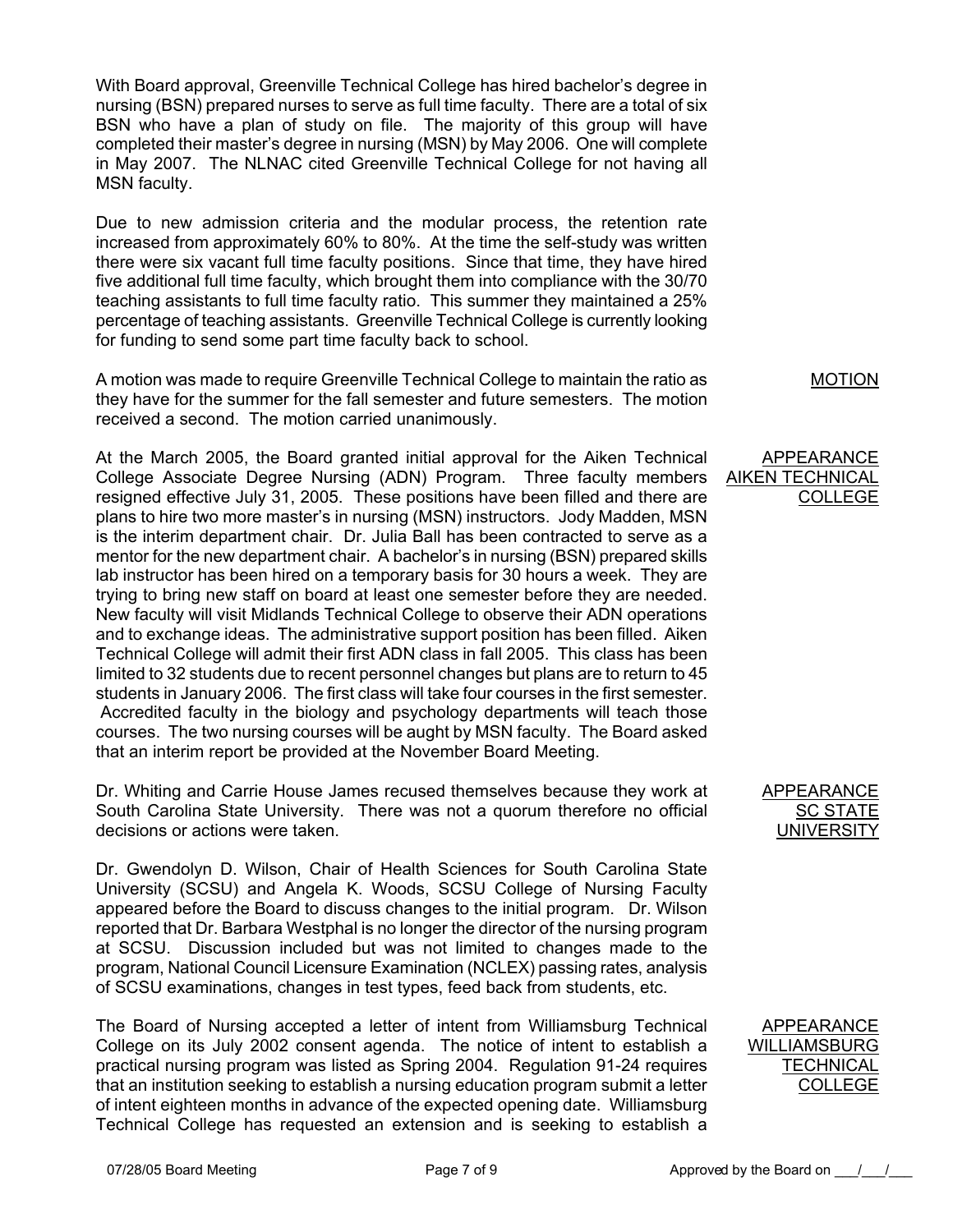practical nursing program in fall 2006. Williamsburg Technical College Dean of Instruction Mr. Clifton Elliott appeared before the Board to answer questions. Mr. Elliott explained that he was deployed to Iraq November 2003. The Board thanked Mr. Elliott for his service.

A motion was made that due to extenuating circumstances Williamsburg Technical College be allowed to move forward with their intent to establish a practical nursing program as presented in 2002. The motion received a second. The motion carried unanimously.

Ms. Murphy presented information on the approved nursing education programs section of the Board's web site. The section says that they are approved programs; however, registered nurse to baccalaureate and master's degree programs are listed. The Board does not have jurisdiction over programs other than those leading to licensure. Accreditations are also listed but the question has arisen as to whether the status of the accreditation should be listed. Should it be noted on the web site when a school receives other than continuing accreditation status such as accreditation with conditions, with warning, etc.? Most states do not list accreditations.

The Board considers the accreditation when it grants approval the school. It was discussed that the accreditation should be listed but with a hyperlink to the accrediting agency for the status of the accreditation. It was noted that not all accrediting agencies list the same information. Schools have wanted to make public aware of registered nurse to baccalaureate and graduate programs in our state. We must be sure that that the site is updated.

# **PRACTICE**

Ms. Johnson provided the Board with copies of the School Nurse Advisory Opinions for Select Nursing Tasks and for Emergency. The Board commended the committee on their hard work on this project. The Board discussed the advisory opinions. Concern was expressed for the word "supervision" used throughout the document.

A motion was made to approve, with a report in June 2006 with a full report in summer 2007, the School Nurse Advisory Opinions for Select Nursing Tasks changing the word "supervision" to "evaluation" and changing "principal or designee" to "principal/administrator". The motion received a second. The motion carried unanimously.

A motion was made to approve, with a report in June 2006 with a full report in summer 2007, School Nurse Advisory Opinions for Emergency changing the word "supervision" to "evaluation" and changing "principal or designee" to "principal/administrator". The motion received a second. The motion carried unanimously.

The Nursing Practice and Standards Committee has reviewed all advisory opinions and recommends that the obsolete advisories be removed and the remaining advisories be renumbered. Ms. Johnson provided the Board for their review a set of advisory opinions with the recommended changes made.

A motion was made to approve the renumbering and changes to the advisory opinions as presented. The motion received a second. The motion carried unanimously.

MOTION

#### WEB SITE DESIGN FOR PROGRAM LISTINGS

SCHOOL NURSE ADVISORY OPINIONS

MOTION

#### MOTION

REVIEW OF ADVISORY OPINIONS

MOTION